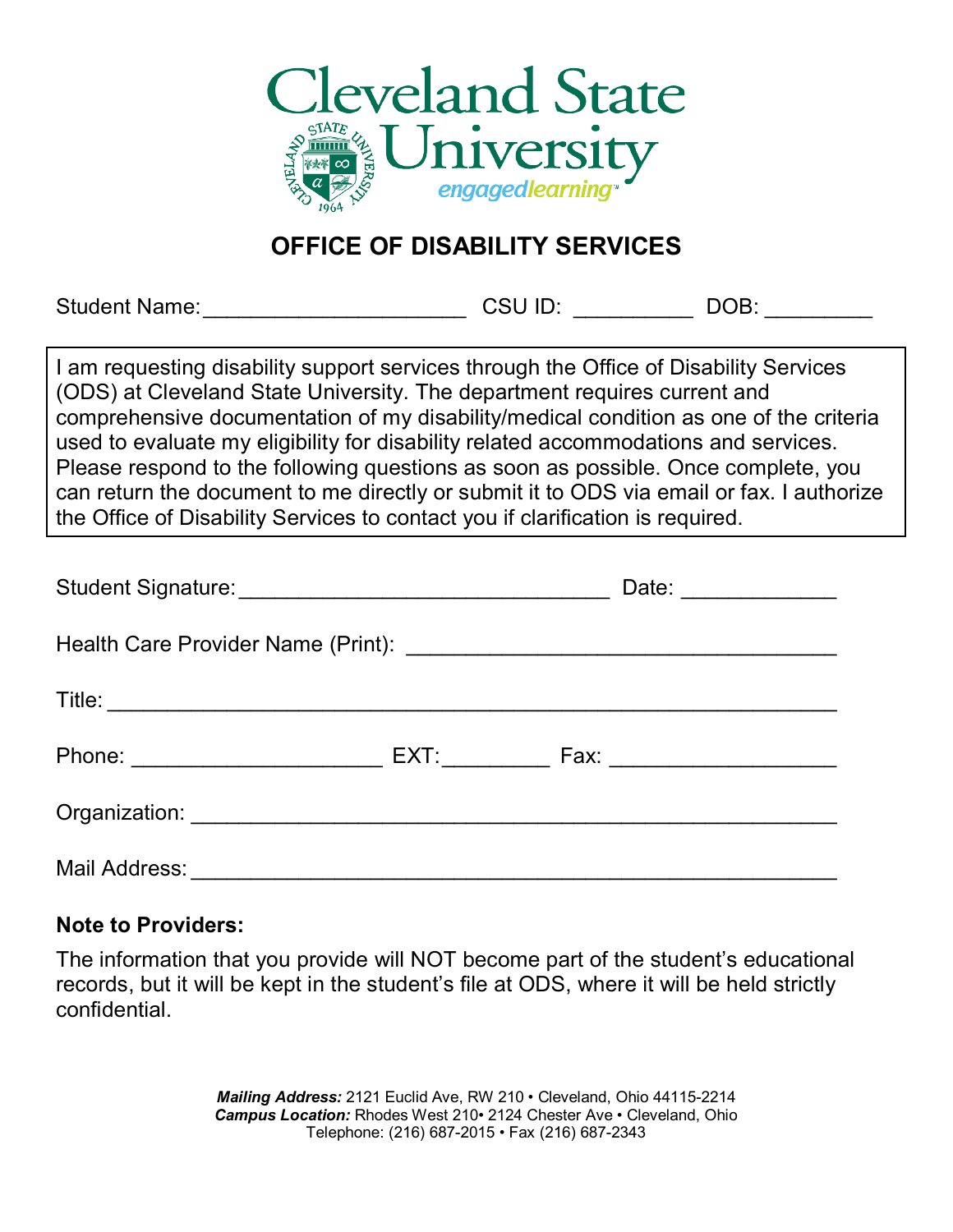**The following information must be completed by the health care professional listed on the previous page.** 

- 1. Diagnoses:
- 2. Date of Diagnosis:
- 3. Current status of Condition(s): Circle Response
	- a. Active
	- b. Progressing
	- c. Controlled
	- d. In Remission
	- e. Other (explain)
- 4. Current level of Severity (Circle Response):
	- a. Mild
	- b. Moderate
	- c. Severe
- 5. How long is this condition(s) likely to persist? Be as specific as possible. (e.g. Lifetime, 1 Academic Year, During of Academic Program Enrollment, etc)
- 6. Please list procedures/assessments used to diagnose this student's condition.
- 7. What are the functional limitations or symptoms of this condition(s)?